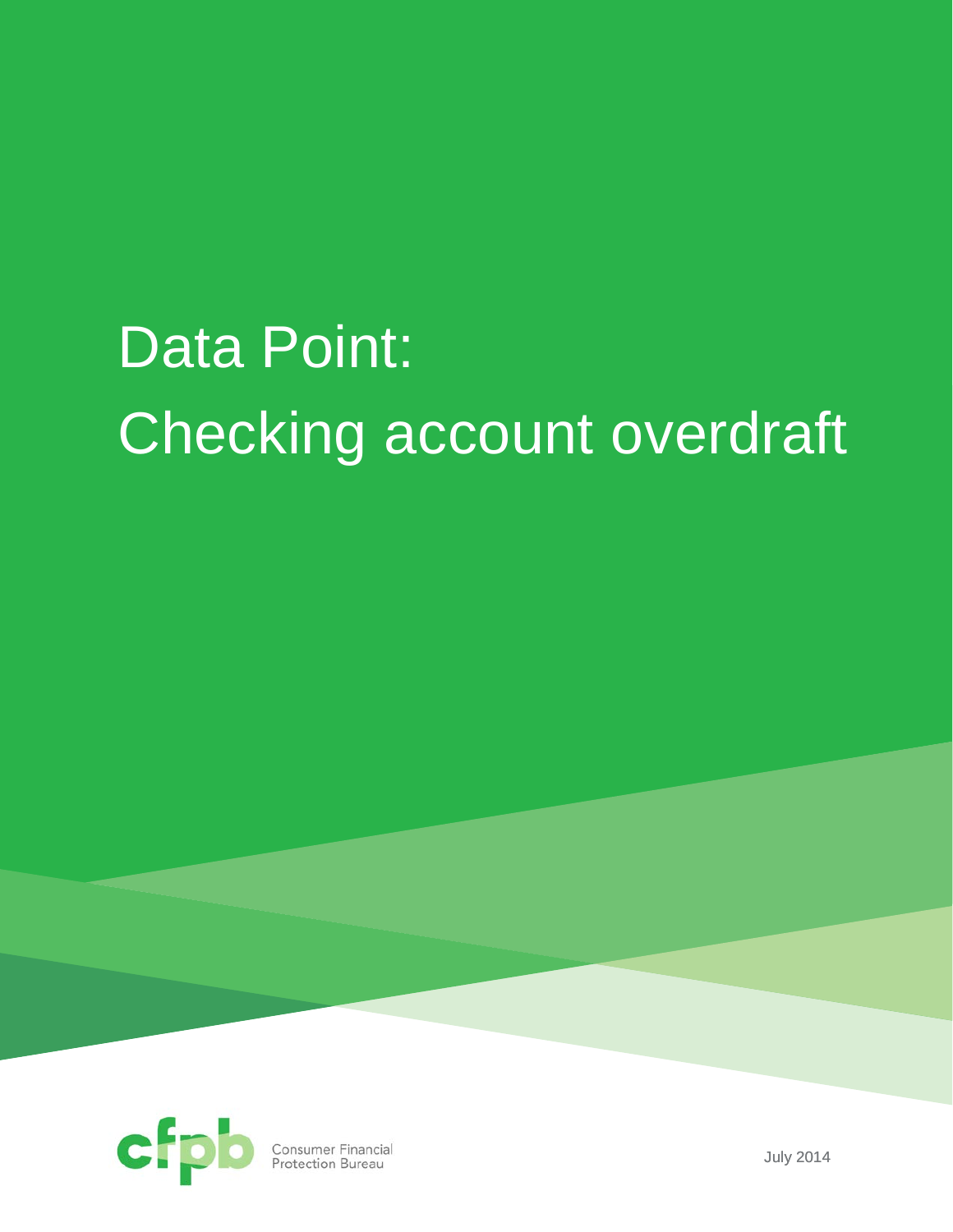- **Trevor Bakker**
- **Nicole Kelly**
- Jesse Leary
- Éva Nagypál

This is another in an occasional series of publications from the Consumer Financial Protection Bureau's Office of Research. These publications are intended to further the Bureau's objective of providing an evidence-based perspective on consumer financial markets, consumer behavior, and regulations to inform the public discourse.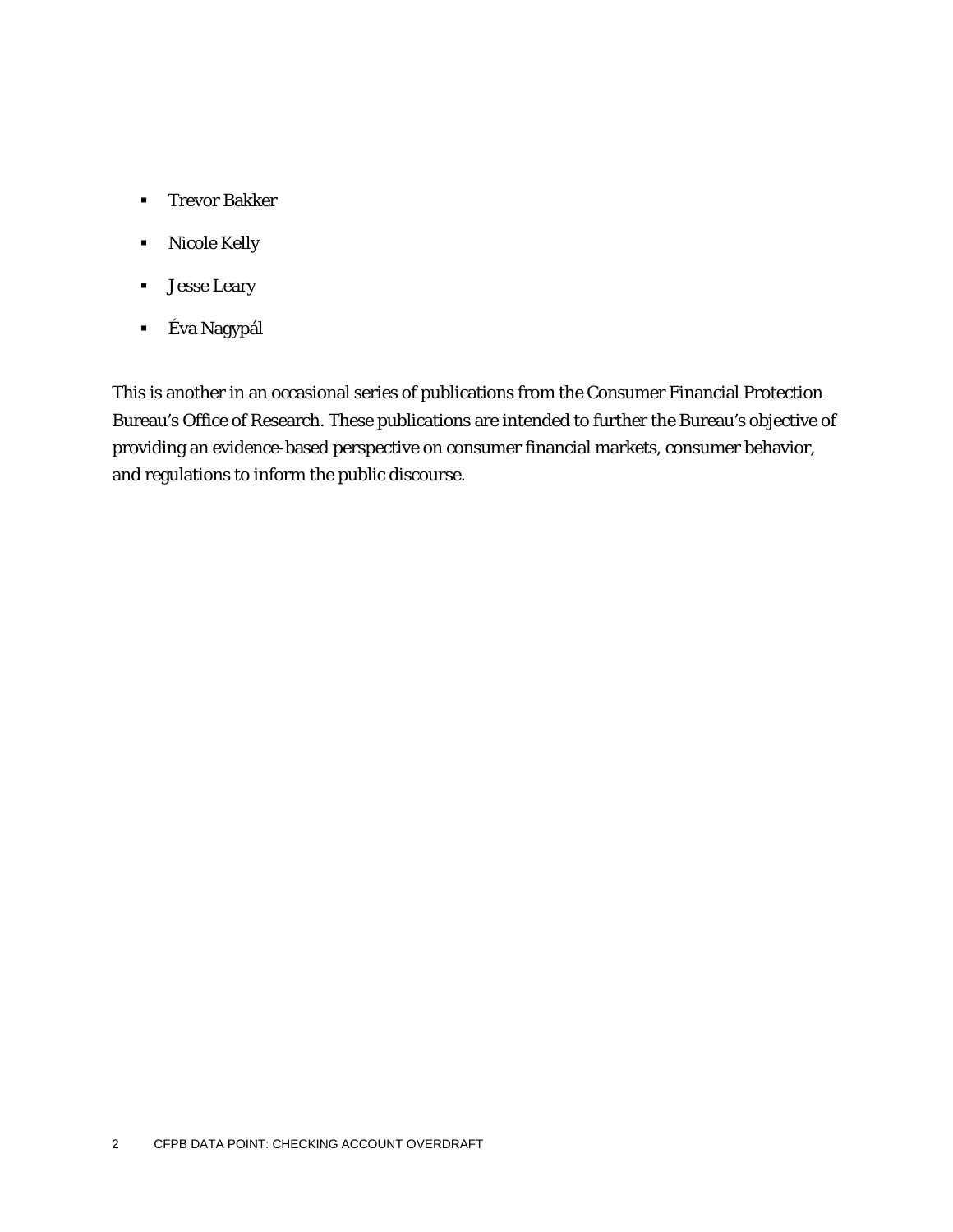## Table of contents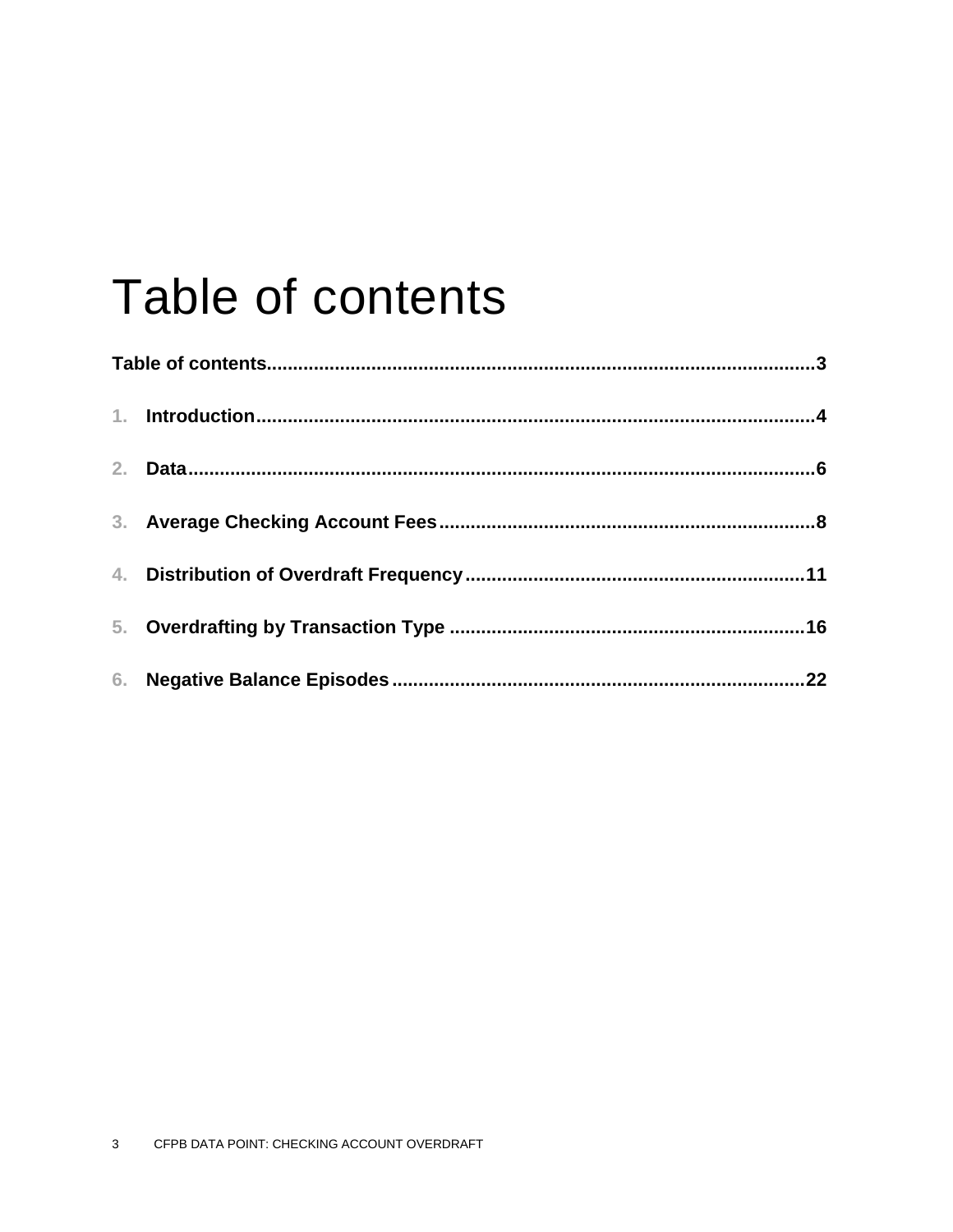### **1.** Introduction

Users of checking accounts sometimes engage in debit transactions in amounts that exceed their accounts' balances. An overdraft occurs if their financial institution chooses to cover such a transaction. Financial institutions will typically charge a fee for an overdraft, although particular overdrafts may avoid a fee depending on the particular circumstances of the transaction and the financial institution's policies. Overdraft fees generally do not vary by the size of the transaction or the amount by which the consumer's account balance falls below zero.<sup>[1](#page-3-0)</sup>

In this Data Point we present the results of several analyses of consumers' experiences with overdrafts at a number of large banks. In many instances we break down our results by an account holder's status under Regulation E requirements (also known as "opt-in status"). This refers to the 2009 Federal Reserve Board amendment to Regulation E, subsequently recodified by the CFPB, that generally requires financial institutions to obtain affirmative consent from account holders ("opt-in") to be charged fees for overdraft coverage on automated teller machine (ATM) and non-recurring point of sale (POS) debit card transactions. This has the practical effect of institutions being less likely to authorize overdrafts on these types of transactions for account holders who have not opted in. This change became effective for new accounts on July 1, 2010, and for existing accounts on August 15, 2010.

<span id="page-3-0"></span><sup>1</sup> Some institutions have *de minimis* policies in which non-sufficient funds (NSF) and overdraft transactions are not assessed fees if the transaction amount or the amount by which the account balance falls below zero dollars is less than a specified threshold. Some institutions also have caps on the number of overdraft fees and NSF fees that will be assessed in a single day. Institutions may also empower employees to waive fees manually on individual judgment or in accordance with institutional guidelines. Additionally, an observed minority of institutions tier NSF and overdraft fees by transaction amount. However, in general, NSF and overdraft fees are fixed for transactions that do not trigger *de minimis* policies.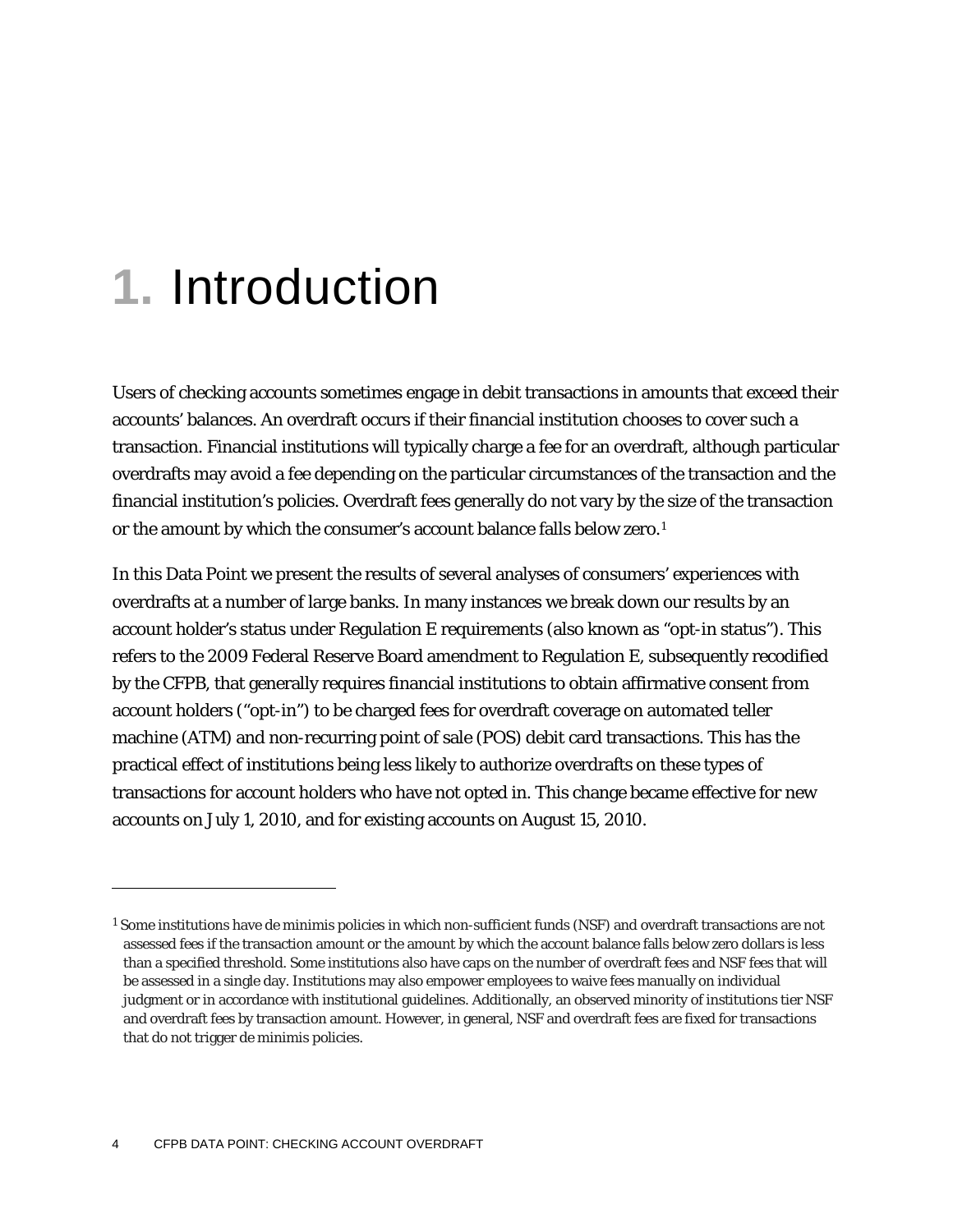Key findings of this report with respect to the banks studied include:

- Overdraft and non-sufficient funds (NSF) fees constitute the majority of the total checking account fees that consumers incur. For opted-in consumers, overdraft and NSF fees account for about 75 percent of their total checking account fees and average over \$250 per year.
- Most overdraft fees are paid by a small fraction of bank customers: eight percent of customers incur nearly 75 percent of all overdraft fees.
- The propensity to overdraft generally declines with account holder age, with 10.7 percent of the 18-25 age group having more than 10 overdrafts per year, but only 2.8 percent of the 62 and over age group falling into this category.
- **The number of overdraft transactions and fees varies substantially with opt-in status.** Opted-in accounts are three times as likely to have more than 10 overdrafts per year as accounts that are not opted in. Opted-in accounts have seven times as many overdrafts that result in fees as accounts that are not opted in. Disentangling the causal nature of the relationship between opt-in status and overdrafting would require further analysis.
- Transactions that lead to overdrafts are often quite small. In the case of debit card transactions, the median amount that leads to an overdraft fee is \$24 and the median amount of a transaction that leads to an overdraft fee for all types of debits is \$50.
- **Most consumers who overdraft bring their accounts positive quickly, with more than half** becoming positive within three days and 76 percent within one week.

The Bureau's analysis of the overdraft data is ongoing as the Bureau seeks to gain further insight into some of the questions posed by the white paper the Bureau issued last year.[2](#page-4-0) Future Data Points or other Bureau publications will report on further findings.

<span id="page-4-0"></span><sup>2</sup> CFPB Study of Overdraft Programs: A White Paper of Initial Data Findings (June 2013).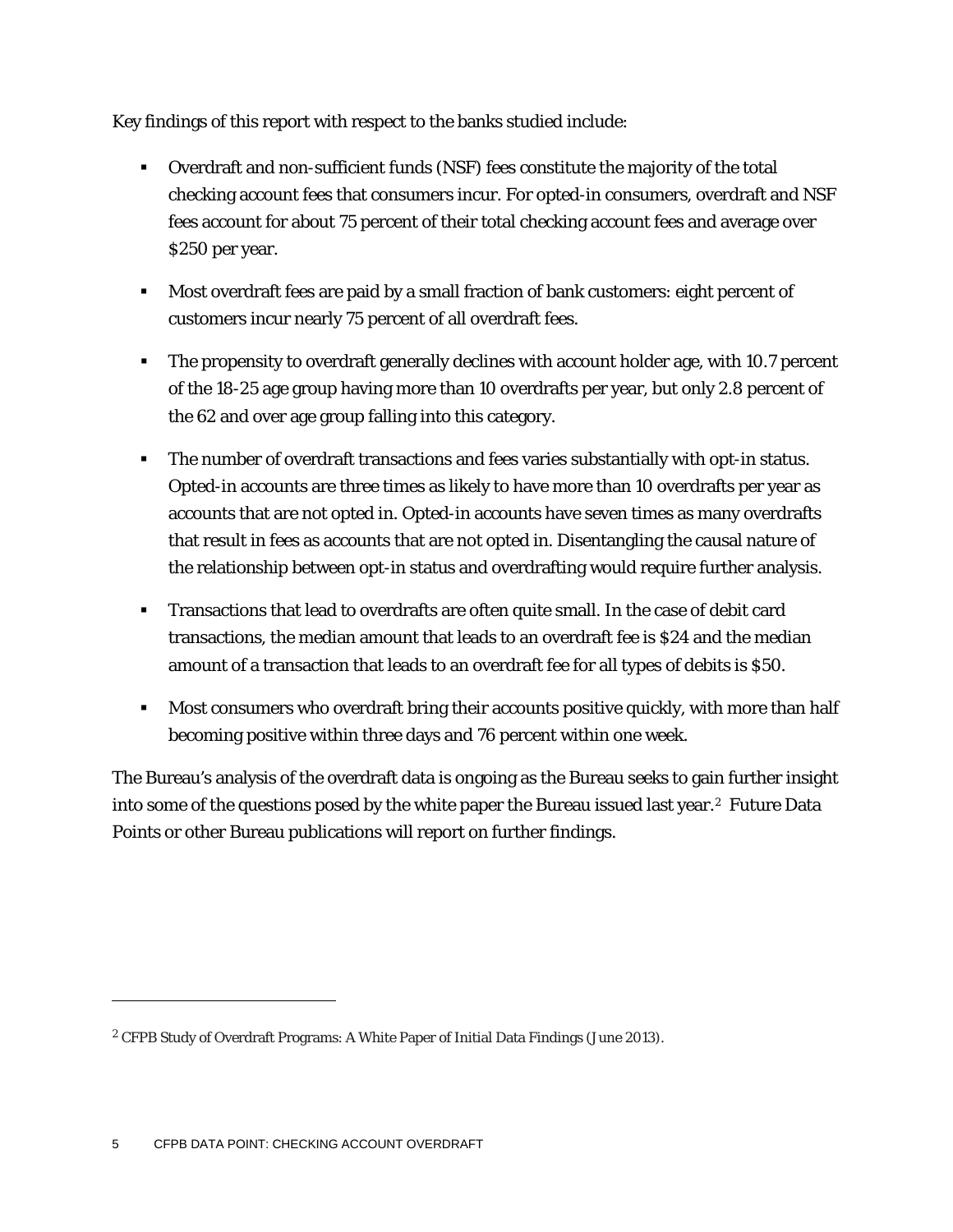## **2.**Data

1

In its supervisory role, the CFPB has obtained a representative sample of account-level and transaction-level checking account histories from each of several large banks. These are large banks covered by the CFPB's supervisory authority and do not include credit unions, thrifts, or banks with total assets under \$10 billion. These same large banks also provided the institutionlevel data used in the *CFPB Study of Overdraft Programs: A White Paper of Initial Data Findings* (June 2013), hereafter referred to as the "White Paper." Neither the account-level nor the transaction-level data contain any directly-identifying personal information.[3](#page-5-0)

The transaction histories contain every transaction that a random sample of the banks' account holders undertook during the 18-month period spanning January 2011 through June 2012. Each entry generally includes a transaction's dollar amount, type, posting date, and posting order; the account ledger balance at the end of the previous day's processing; and a flag indicating whether the transaction resulted in an overdraft or was returned for non-sufficient funds (NSF) and, if so, whether a fee was charged.[4](#page-5-1) The transaction histories provide a more detailed picture of overdraft activity than do the aggregated statistics that formed the basis of the White Paper, and have allowed us to apply a uniform method across banks to measuring the various statistics.

<span id="page-5-0"></span><sup>3</sup> Because the data used in this analysis are Confidential Supervisory Information, this paper only presents results that are aggregated and does not identify specific institutions.

<span id="page-5-1"></span><sup>&</sup>lt;sup>4</sup> For many of the banks, we do not have data on debit card or ATM transactions that were declined at the point of sale; we do not include these declined transactions in calculating total transactions, although we do include returned checks and returned ACH debits. If an item (such as a check or ACH debit) was presented more than once, each occurrence is counted as a separate transaction.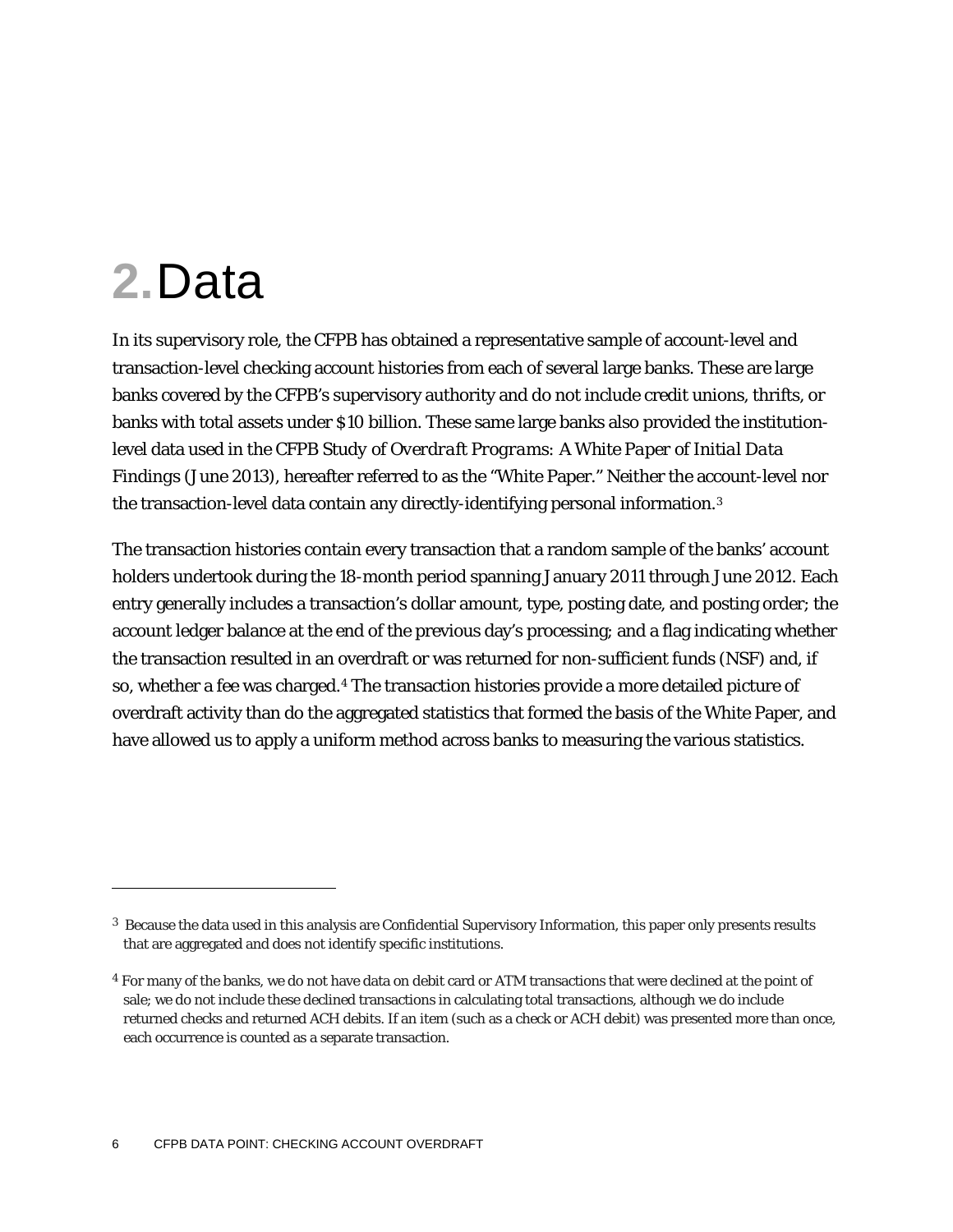The account-level data are monthly account summaries for the 30 months spanning January 2010 through June 2012.<sup>[5](#page-6-0)</sup> For each month and each account in the sample, they include, among other information, summary information about transactions such as total deposits (volume), end-of-month balances, and indicators for account configurations such as the Regulation E optin status of the account. In addition, the banks provided the year of birth for the primary holder of each account.

Detailed account and transaction data allow us to narrow our analysis to "active" accounts, defined as accounts which averaged more than one customer-initiated debit transaction per month over the period for which we have data and during which the account was open. In all analyses, only active accounts are included. Analysis is conducted at the account or transaction level, and therefore the results reflect the relative number of accounts or transactions at the different study banks.

Overall, the data contain information on roughly two million accounts. As these samples come from a small number of large banks, they cannot be considered fully representative of the checking account market as a whole. Nevertheless, we expect it is likely that they are similar to what one would observe at any institution that offers similar checking account and overdraft products. Due to data availability and comparability issues, we cannot calculate all reported statistics for all study banks. We therefore calculate each statistic for the largest possible set of banks that the data will allow. As a consequence, results from different tables may not be directly comparable, and considerable caution should be exercised when drawing conclusions that require inter-table comparison.

<span id="page-6-0"></span><sup>5</sup> As is the case within the study banks' total checking portfolios, many of the accounts in our sample files were not open for the entire 30-month period, and accounts may have opened before or during the sample period.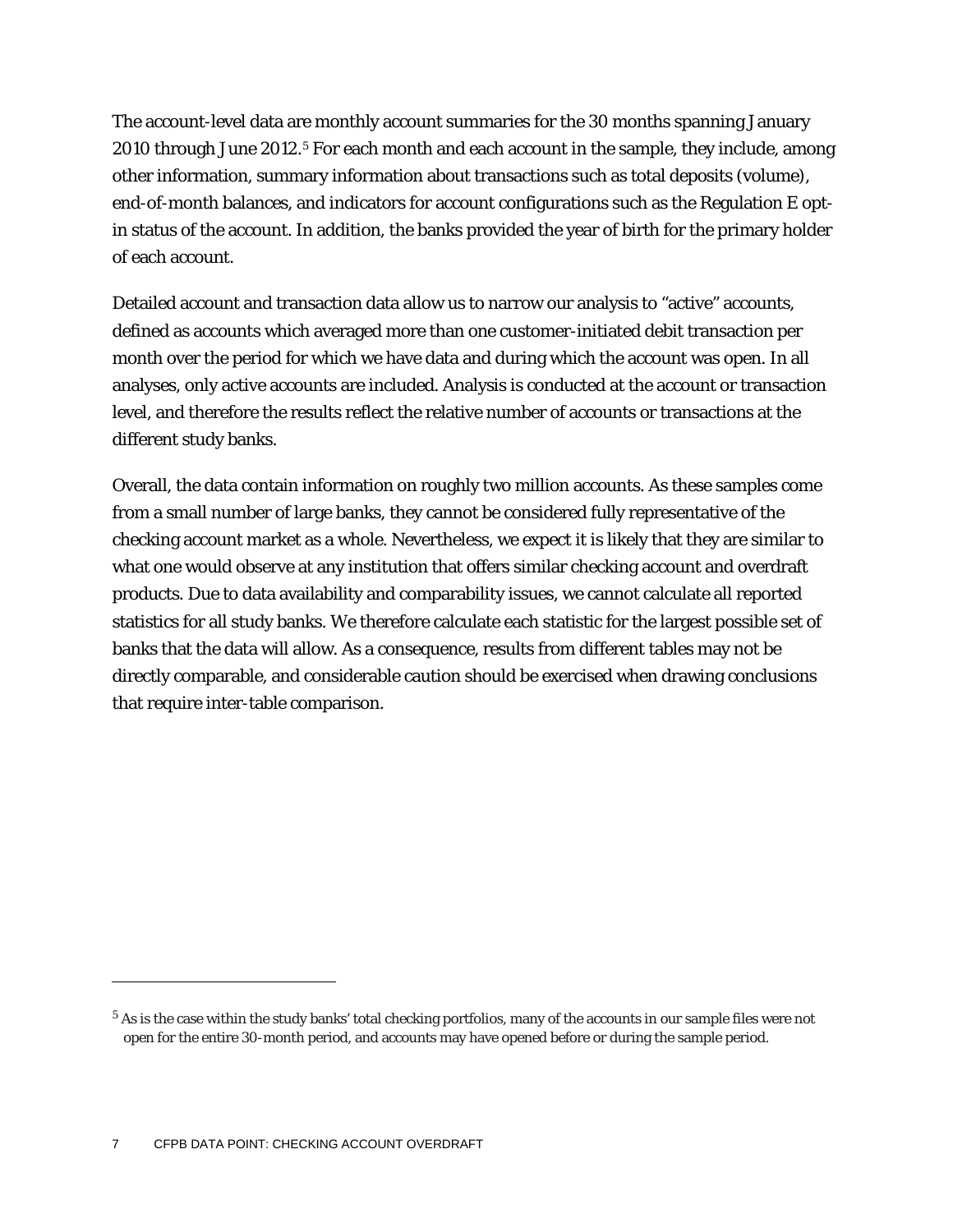### **3.**Average Checking Account Fees

Table 1 shows average net checking account fees, $6$  in dollars per account per month, across five major fee categories: ATM and Account Usage Fees[7](#page-7-1) (such as fees for wire transfers and money orders), Maintenance Fees (periodic fees that are often waived for consumers that meet balance or other account usage requirements), Transfer Fees,<sup>[8](#page-7-2)</sup> Other Fees (such as fees for stopped payments and returned deposit items), and Overdraft<sup>[9](#page-7-3)</sup> and NSF Fees. We see that Overdraft and NSF Fees make up more than half of net checking account fees at \$5.21 per account per month. The second largest category is ATM and Account Usage Fees at \$1.66 per account per month. Maintenance Fees comprise a smaller portion at \$1.28 per account per month, reflecting the fact that many of the account holders at the study banks either utilize accounts with no maintenance fees (free checking) or meet the terms necessary to qualify for waivers of the maintenance fees associated with their accounts.

<span id="page-7-0"></span> $6$  Net of fee waivers (automatic fee reversals) and identifiable fee refunds (discretionary fee reversals).

<span id="page-7-1"></span> $7$  ATM fees include only those fees assessed by the study banks on their accountholders and do not include host fees incurred by accountholders charged by other institutions and third-party ATM deployers.

<span id="page-7-2"></span><sup>8 &</sup>quot;Transfer fees" are fees charged by banks for automatically transferring funds from a linked account (e.g., a linked savings account) to a checking account in order to cover an item that exceeds the checking account balance.

<span id="page-7-3"></span><sup>9</sup> "Overdraft Fees" includes sustained negative balance fees, which are charged by some banks when an account holder fails to bring his or her account balance positive within a specified period of time after the account balance becomes negative.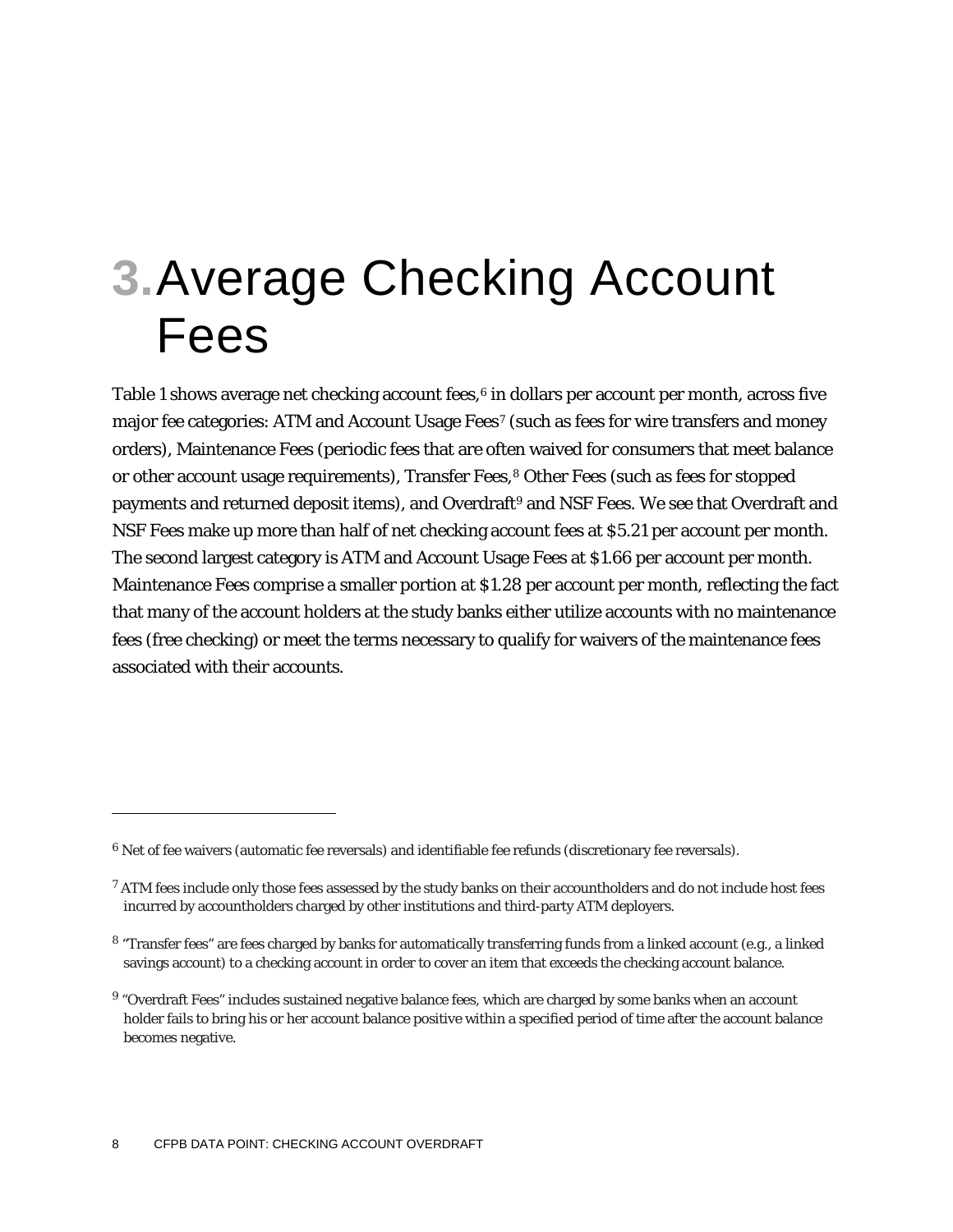| <b>Fee Type</b>                             | <b>Overall</b> | <b>Accounts Opted In</b> | <b>Accounts Not Opted In</b> |
|---------------------------------------------|----------------|--------------------------|------------------------------|
| <b>ATM and Account</b><br><b>Usage Fees</b> | \$1.66         | \$2.08                   | \$1.61                       |
| <b>Maintenance Fees</b>                     | \$1.28         | \$1.53                   | \$1.24                       |
| <b>Transfer Fees</b>                        | \$0.54         | \$0.85                   | \$0.50                       |
| <b>Other Fees</b>                           | \$1.18         | \$3.02                   | \$0.93                       |
| Overdraft and NSF Fees                      | \$5.21         | \$21.61                  | \$2.98                       |
| Total                                       | \$9.87         | \$29.09                  | \$7.26                       |

#### **TABLE 1**: MONTHLY NET CHECKING ACCOUNT FEES PER ACCOUNT

Table 1 also shows net checking account fees by opt-in status. Overall, 14.3 percent of account holders in our study bank sample were opted in during the period of study.<sup>10</sup> Not surprisingly, opted-in accounts experienced higher Overdraft and NSF Fees as compared to accounts that are not opted-in, both in absolute terms and as a fraction of the total fees they represent. In fact, among opted-in accounts, Overdraft and NSF Fees per account per month were over 14 times greater than Maintenance Fees (\$21.61 vs. \$1.53). Overdraft and NSF Fees constituted a significant share of the total net account fees for non-opted-in accounts as well; even within this class of accounts, Overdraft and NSF Fees constituted over 40 percent of net checking account fees at an average \$2.98 per account per month. Note that the Regulation E opt-in requirement only covers ATM and non-recurring debit card transactions, so even non-opted-in accounts can incur overdraft fees on, for example, checks or ACH transactions.

<span id="page-8-0"></span><sup>&</sup>lt;sup>10</sup> We categorize each account as either opted-in or not opted-in for the entire study period. If the account changed status, we categorize it according to the status it had for the majority of the period. It should be noted that records of changing opt-in status are very rare among our study banks' account holders. If a bank did not provide its customers with the opportunity to opt in, all accounts at that bank would be treated as not opted in.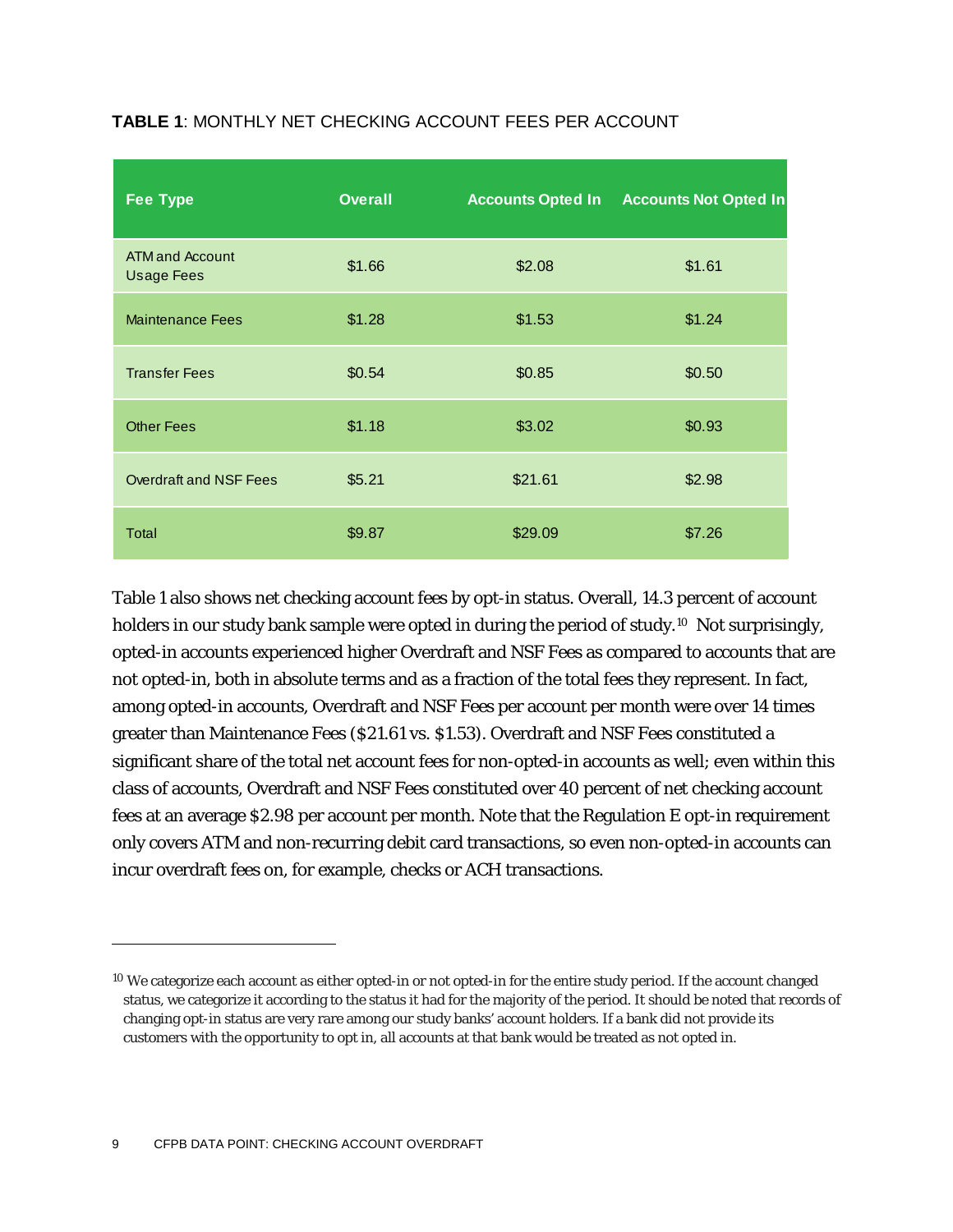#### **TABLE 2**: COMPOSITION OF GROSS OVERDRAFT AND NSF FEES

| <b>Fee Type</b>                        | <b>Share</b> |
|----------------------------------------|--------------|
| <b>Overdraft Fees</b>                  | 71.9%        |
| <b>NSF Fees</b>                        | 18.9%        |
| <b>Sustained Negative Balance Fees</b> | 9.2%         |

Table 2 breaks down gross Overdraft and NSF Fees into three categories: Overdraft Fees, NSF Fees, and Sustained Negative Balance (SNB) Fees.<sup>[11](#page-9-0)</sup> Not all banks charge SNB Fees; these results are for study banks that charge SNB Fees. Over 70 percent of the fees in this table are Overdraft Fees. Because our study banks (and most institutions) generally charge the same fees for overdrafts and NSFs, this indicates that most transactions that exceed a consumer's balance are paid – as opposed to returned – by our study banks. SNB Fees make up 9 percent of Overdraft and NSF Fees at the banks that charge SNB Fees.

<span id="page-9-0"></span><sup>&</sup>lt;sup>11</sup> Gross fees are fees before deducting fee waivers (automatic fee reversals) and identifiable fee refunds (discretionary fee reversals).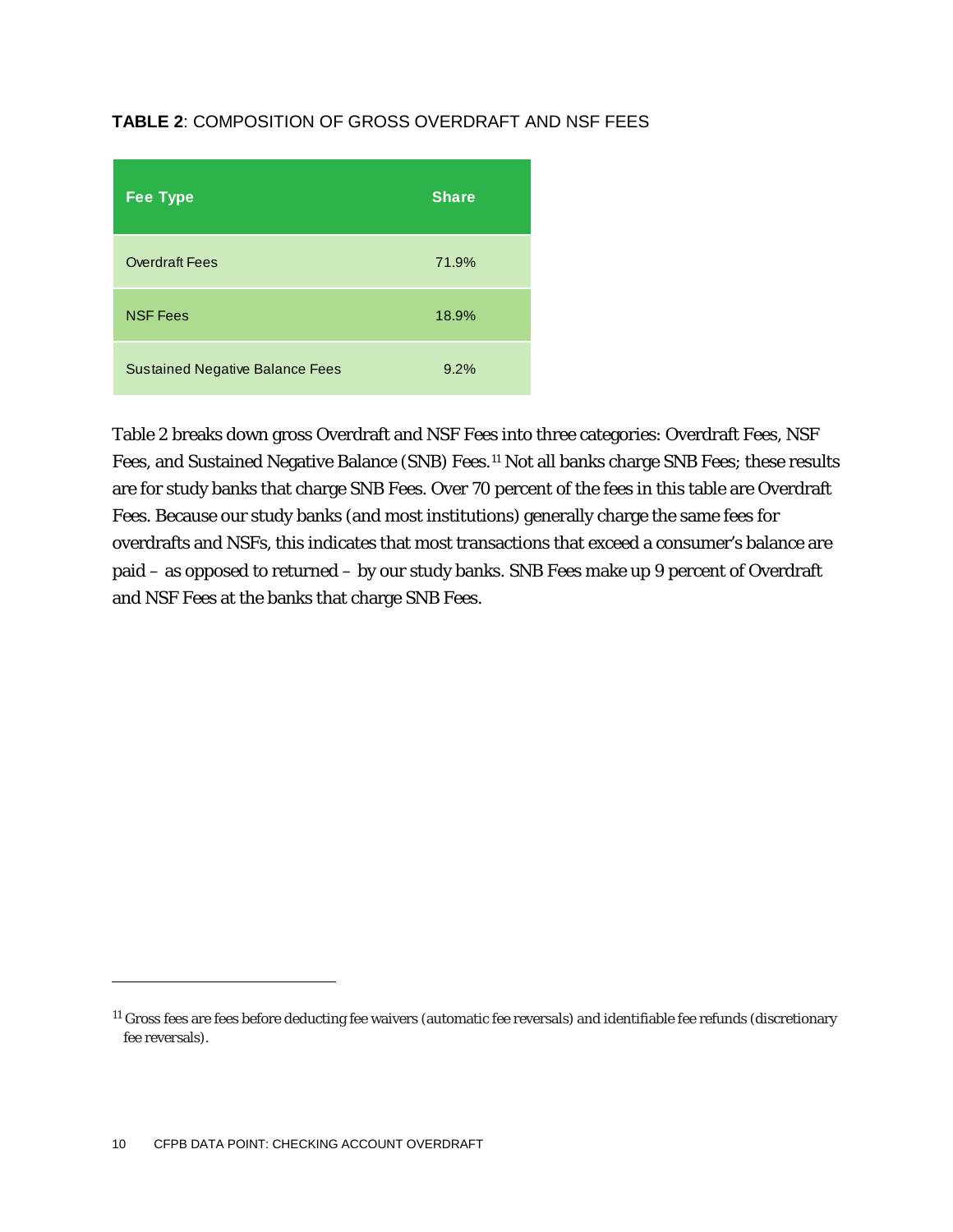## **4.**Distribution of Overdraft **Frequency**

We categorize accounts into four groups based on the frequency of overdraft transactions they experience per year, including transactions that do not incur a fee or those for which the fee was eventually reversed: never, one to three, more than three and up to 10, and more than 10.<sup>[12](#page-10-0)</sup> Table 3 shows the distribution of accounts and overdraft fees by these overdraft frequency groups. It shows that a relatively small number of account holders are responsible for most overdrafts, with 8.3 percent of account holders who overdraft more than 10 times per year responsible for 73.7 percent of overdraft fees. A majority of accounts, 69.8 percent, do not incur any overdrafts, and 82.3 percent of accounts incur 3 or fewer overdrafts.[13](#page-10-1) This table also shows the average amount of gross fees paid by account holders in different overdraft frequency categories. Because many overdrafts do not result in fees, such as overdrafts covered by a *de minimis* policy or debit card transactions that result in an overdraft for an account holder who is not opted-in, the dollar amounts may be less than the number of overdrafts multiplied by the overdraft fee amount.

<span id="page-10-0"></span> $12$  The analysis in this section uses only information from the last 12 months of the time period covered by the data. Those accounts that were open for only part of that period are assigned to an overdraft frequency category by annualizing their count of overdrafts.

<span id="page-10-1"></span> $^{13}$  These results are slightly different from those reported in the White Paper, which, based upon aggregate-level data supplied by the banks, reported that between 73 percent and 80 percent of study bank customers incurred no overdrafts. There are several methodological differences between these calculations and those reported in the White Paper, especially the exclusion here of inactive accounts. *CFPB Study of Overdraft Programs: A White Paper of Initial Data Findings*, pp. 3, available at http://files.consumerfinance.gov/f/201306\_cfpb\_whitepaper\_overdraftpractices.pdf.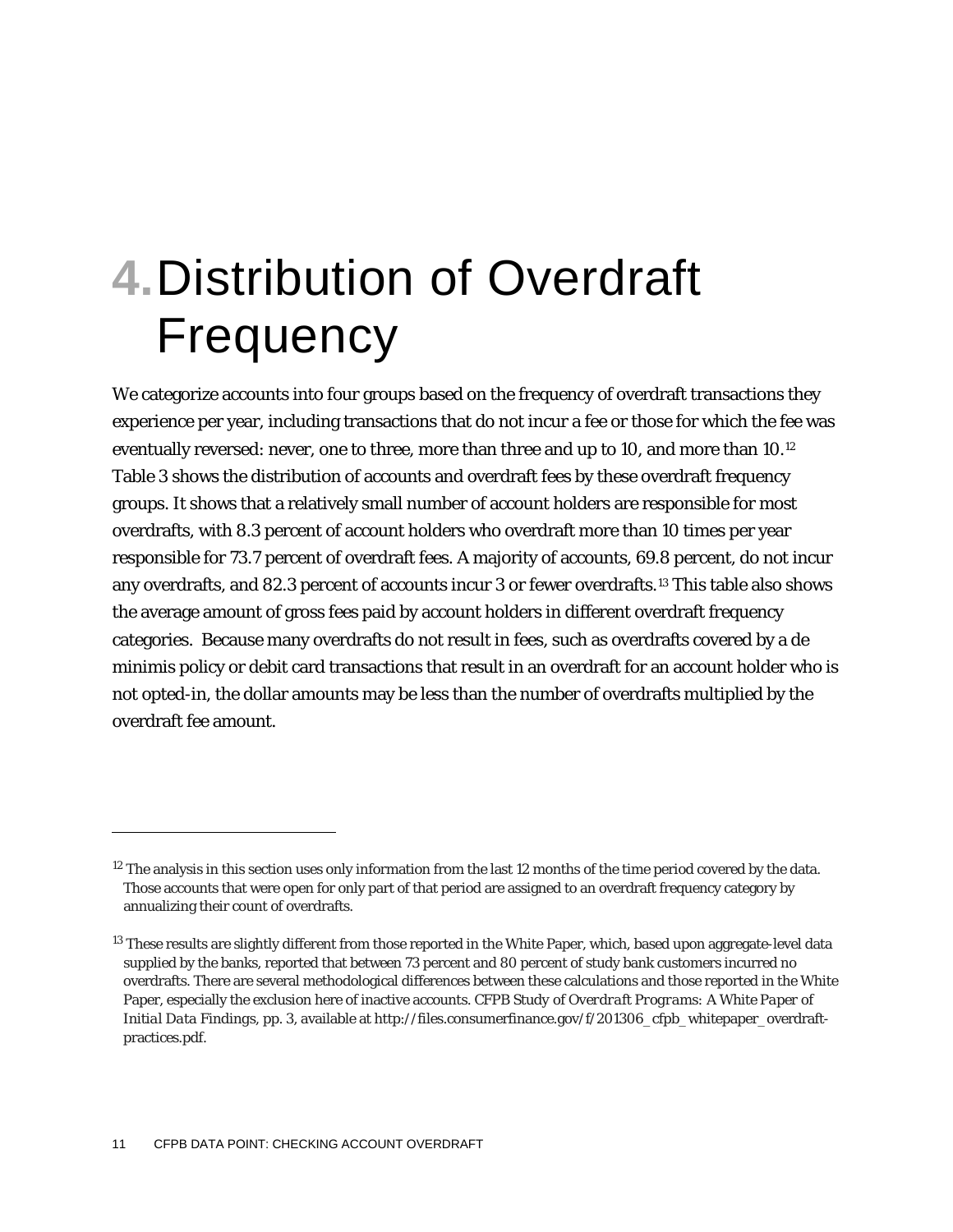### **TABLE 3**: DISTRIBUTION OF ACCOUNTS AND GROSS OVERDRAFT FEES BY OVERDRAFT FREQUENCY

| <b>Annualized Number</b><br>of Overdrafts | <b>Accounts</b> | <b>Overdraft Fees</b> | <b>Annualized OD</b><br>fees paid |
|-------------------------------------------|-----------------|-----------------------|-----------------------------------|
| <b>None</b>                               | 69.8%           | $0.0\%$               | \$0.00                            |
| $1$ to $3$                                | 12.5%           | 8.6%                  | \$29.62                           |
| Over 3, up to 10                          | 9.4%            | 17.7%                 | \$81.67                           |
| Over 10                                   | 8.3%            | 73.7%                 | \$380.40                          |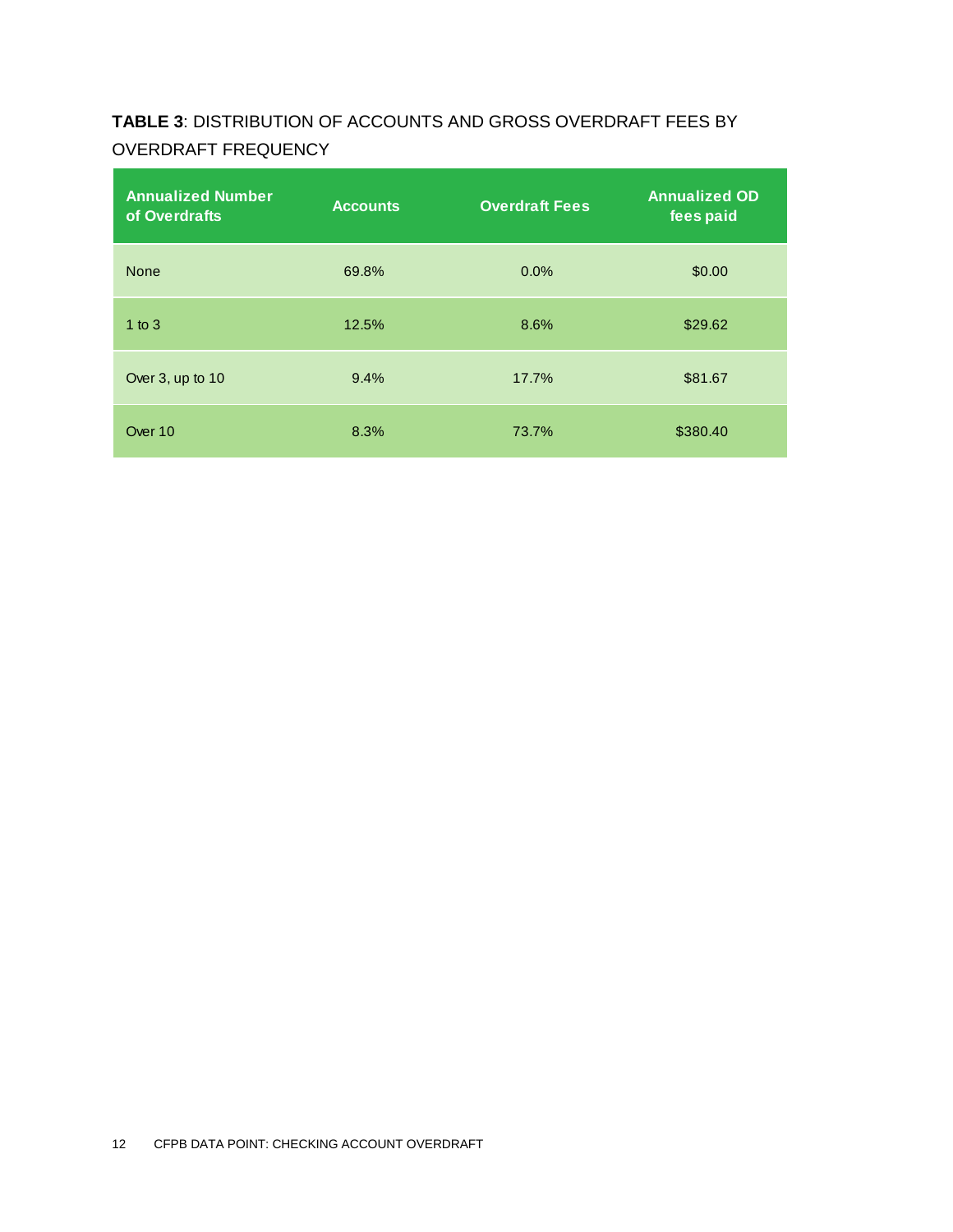#### **TABLE 4A**: DISTRIBUTION OF ACCOUNTS AND GROSS OVERDRAFT FEES BY OVERDRAFT FREQUENCY AND OPT-IN STATUS

|                                                            |                 | <b>Accounts Opted In</b> | <b>Accounts Not Opted In</b> |                       |  |  |
|------------------------------------------------------------|-----------------|--------------------------|------------------------------|-----------------------|--|--|
| <b>Annualized</b><br><b>Number of</b><br><b>Overdrafts</b> | <b>Accounts</b> | <b>Overdraft Fees</b>    | <b>Accounts</b>              | <b>Overdraft Fees</b> |  |  |
| <b>None</b>                                                | 54.4%           | 0.0%                     | 73.5%                        | 0.0%                  |  |  |
| $1$ to $3$                                                 | 13.9%           | 3.7%                     | 12.2%                        | 13.9%                 |  |  |
| Over 3,<br>up to 10                                        | 13.9%           | 12.0%                    | 8.3%                         | 24.5%                 |  |  |
| Over 10                                                    | 17.8%           | 84.3%                    | 5.9%                         | 61.6%                 |  |  |

Table 4a. shows the distributions of account overdraft frequency among opted-in and nonopted-in accounts. Much like Table 1, we can see that accounts which overdraft most frequently (more than 10 items per year) are three times as prevalent among accounts that are opted in; indeed, nearly one in five of the opted-in accounts has more than 10 overdraft items per year. The fee distribution is correspondingly skewed toward the most frequent overdrafters: 17.8 percent of the accounts representing 84.3 percent of the fees among Opted-In Accounts, and 5.9 percent of the accounts representing 61.6 percent of the fees among Non-Opted-In Accounts. Note that the difference between Opted-In and Non-Opted-In accounts in overdraft frequency and overdraft fees may be an effect of opting in or a selection effect from the choice to opt in; the underlying causal relationship would require further study.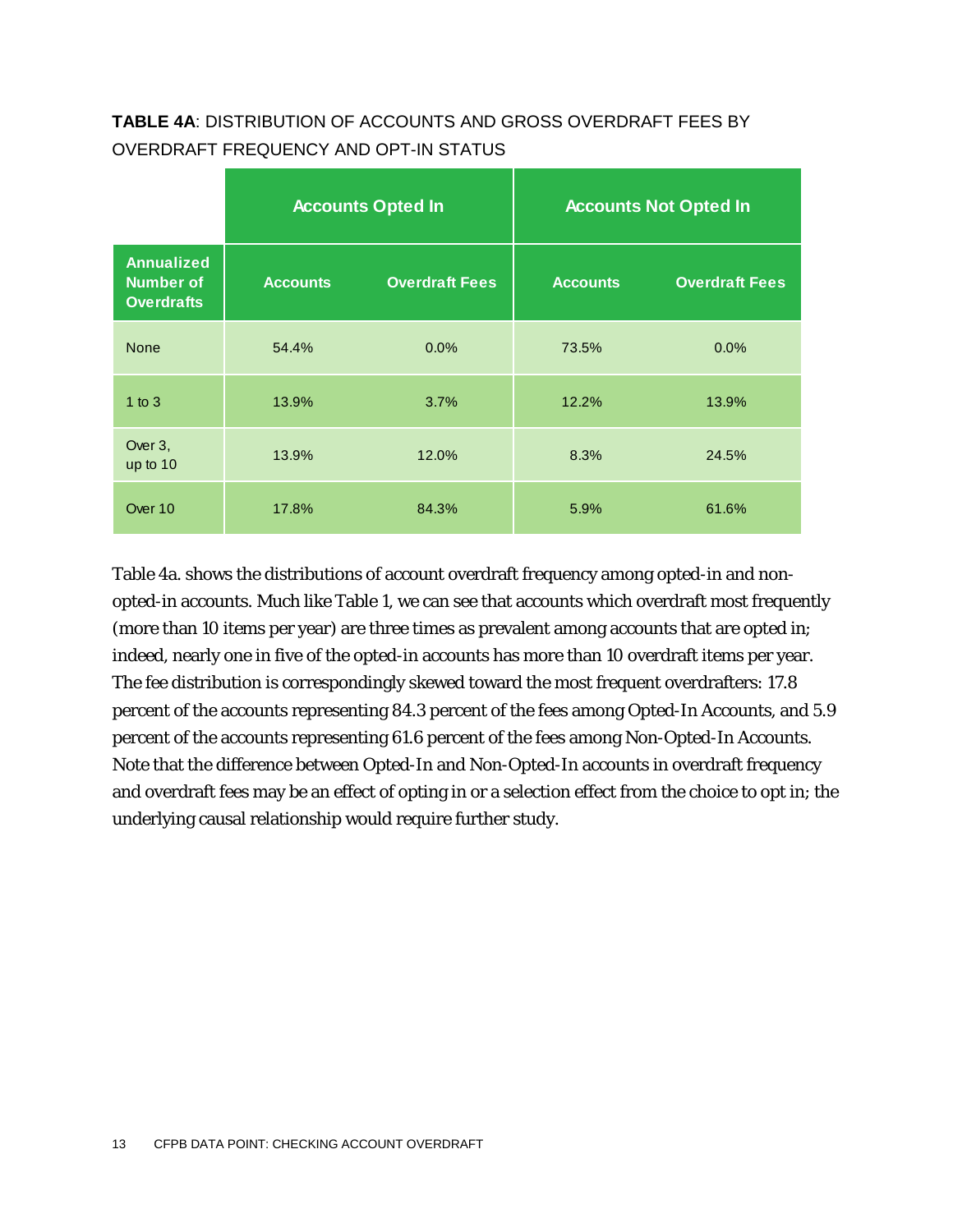#### **TABLE 4B**: DISTRIBUTION OF ACCOUNTS AND GROSS OVERDRAFT FEES BY OVERDRAFT FREQUENCY AND AGE

|                                                            |                 | Age 18-25                       |                 | Age 26-45                       |                 | Age 46-61                       | Age 62 and Over |                                 |
|------------------------------------------------------------|-----------------|---------------------------------|-----------------|---------------------------------|-----------------|---------------------------------|-----------------|---------------------------------|
| <b>Annualized</b><br><b>Number of</b><br><b>Overdrafts</b> | <b>Accounts</b> | <b>Overdraft</b><br><b>Fees</b> | <b>Accounts</b> | <b>Overdraft</b><br><b>Fees</b> | <b>Accounts</b> | <b>Overdraft</b><br><b>Fees</b> | <b>Accounts</b> | <b>Overdraft</b><br><b>Fees</b> |
| <b>None</b>                                                | 61.5%           | 0.0%                            | 64.1%           | 0.0%                            | 72.4%           | $0.0\%$                         | 84.6%           | 0.0%                            |
| $1$ to $3$                                                 | 14.7%           | 9.6%                            | 13.7%           | 7.2%                            | 12.4%           | 8.8%                            | 8.4%            | 13.3%                           |
| Over 3,<br>up to 10                                        | 13.1%           | 21.9%                           | 11.0%           | 16.0%                           | 8.2%            | 17.6%                           | 4.2%            | 21.5%                           |
| Over 10                                                    | 10.7%           | 68.4%                           | 11.1%           | 76.8%                           | 7.0%            | 73.5%                           | 2.8%            | 65.2%                           |

Table 4b. breaks down the distribution of accounts by age of the account holder and the frequency of overdrafts. We find that the share of accounts in higher overdraft categories generally declines with account holder age, and the share of accounts without any overdrafts rising from 61.5 percent of the 18-25 age group to 84.6 percent of the 62 and over age group. Further analysis is needed to determine the underlying mechanisms of this relationship, such as differences in debit card use, differences in average balances, or other factors.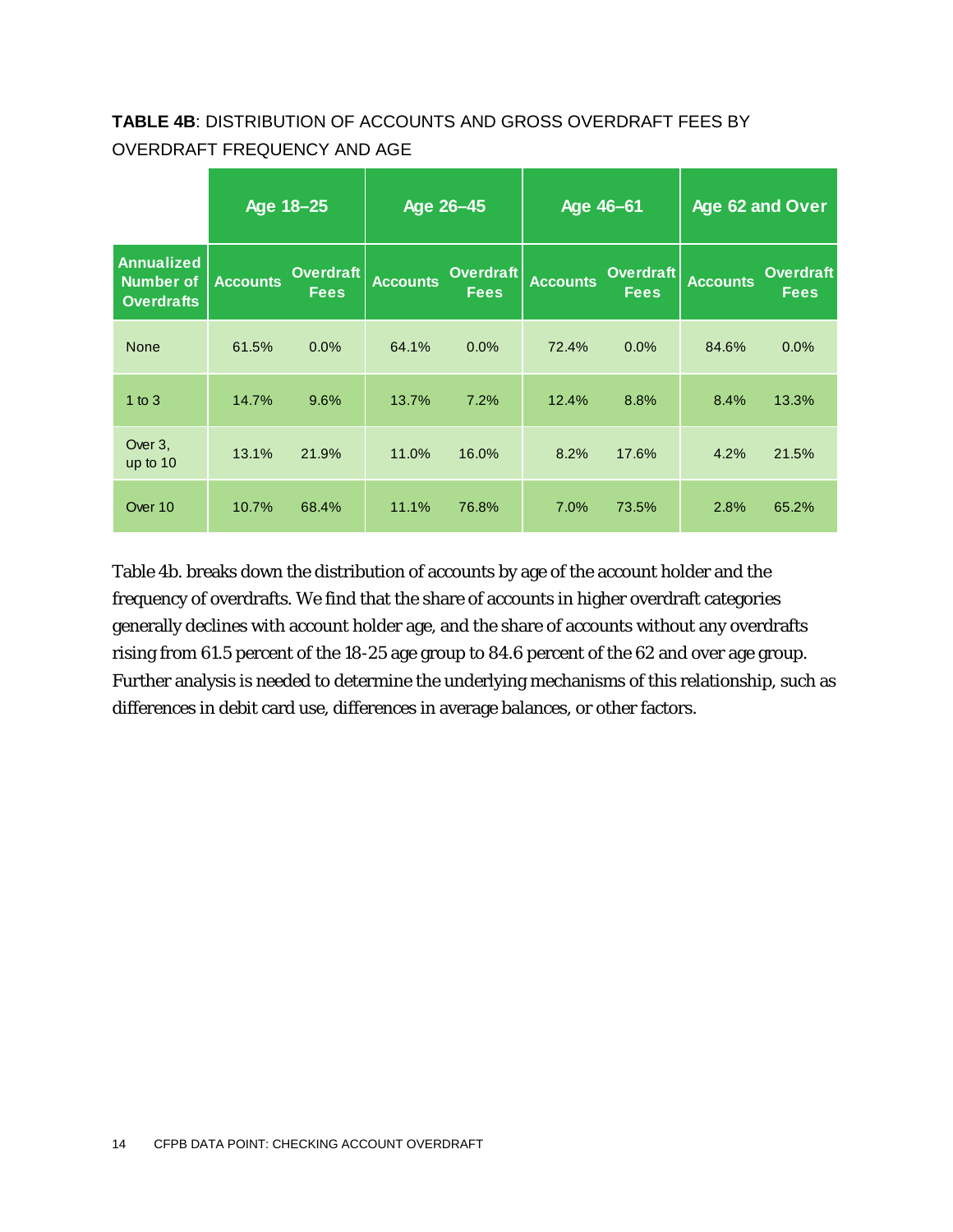### **TABLE 4C**: DISTRIBUTION OF ACCOUNTS AND GROSS OVERDRAFT FEES BY OVERDRAFT FREQUENCY AND MONTHLY DEBIT CARD INTENSITY

|                                                            |                 | <b>No Debit Card Use</b> |                 | Up to $5$<br><b>Transactions</b> |                 | <b>Greater Than 5 To</b><br>At Most 15<br><b>Transactions</b> | <b>Greater Than 15</b><br>To At Most 30<br><b>Transactions</b> |                          | Over 30<br><b>Transactions</b> |                          |
|------------------------------------------------------------|-----------------|--------------------------|-----------------|----------------------------------|-----------------|---------------------------------------------------------------|----------------------------------------------------------------|--------------------------|--------------------------------|--------------------------|
| <b>Annualized</b><br><b>Number of</b><br><b>Overdrafts</b> | <b>Accounts</b> | Overdraft<br><b>Fees</b> | <b>Accounts</b> | Overdraft<br>Fees                | <b>Accounts</b> | Overdraft<br><b>Fees</b>                                      | <b>Accounts</b>                                                | Overdraft<br><b>Fees</b> | <b>Accounts</b>                | Overdraft<br><b>Fees</b> |
| <b>None</b>                                                | 92.3%           | 0.0%                     | 82.4%           | 0.0%                             | 64.2%           | 0.0%                                                          | 55.7%                                                          | 0.0%                     | 51.2%                          | 0.0%                     |
| 1 to $3$                                                   | 5.3%            | 31.3%                    | 9.7%            | 21.1%                            | 15.7%           | 10.5%                                                         | 16.6%                                                          | 6.6%                     | 15.8%                          | 4.9%                     |
| Over 3,<br>up to 10                                        | 1.7%            | 31.6%                    | 5.4%            | 29.9%                            | 11.6%           | 22.3%                                                         | 14.2%                                                          | 16.4%                    | 15.0%                          | 13.1%                    |
| Over 10                                                    | 0.6%            | 37.1%                    | 2.5%            | 48.9%                            | 8.4%            | 67.2%                                                         | 13.6%                                                          | 76.9%                    | 18.0%                          | 82.0%                    |

Table 4c. reports the distribution of overdraft frequency by the intensity of debit card use. Here we see that overdraft incidence changes consistently with debit card use. On one end of the distribution, 92.3 percent of accounts that do not use debit cards have no overdrafts in a year of account use. Only 0.6 percent of these accounts incur more than 10 overdrafts per year. At the other end of the distribution, accounts that use their debit cards more than 30 times per month have the lowest percentage of non-overdrafters (51.2 percent) and the highest percentage of most frequent overdrafters (18.0 percent).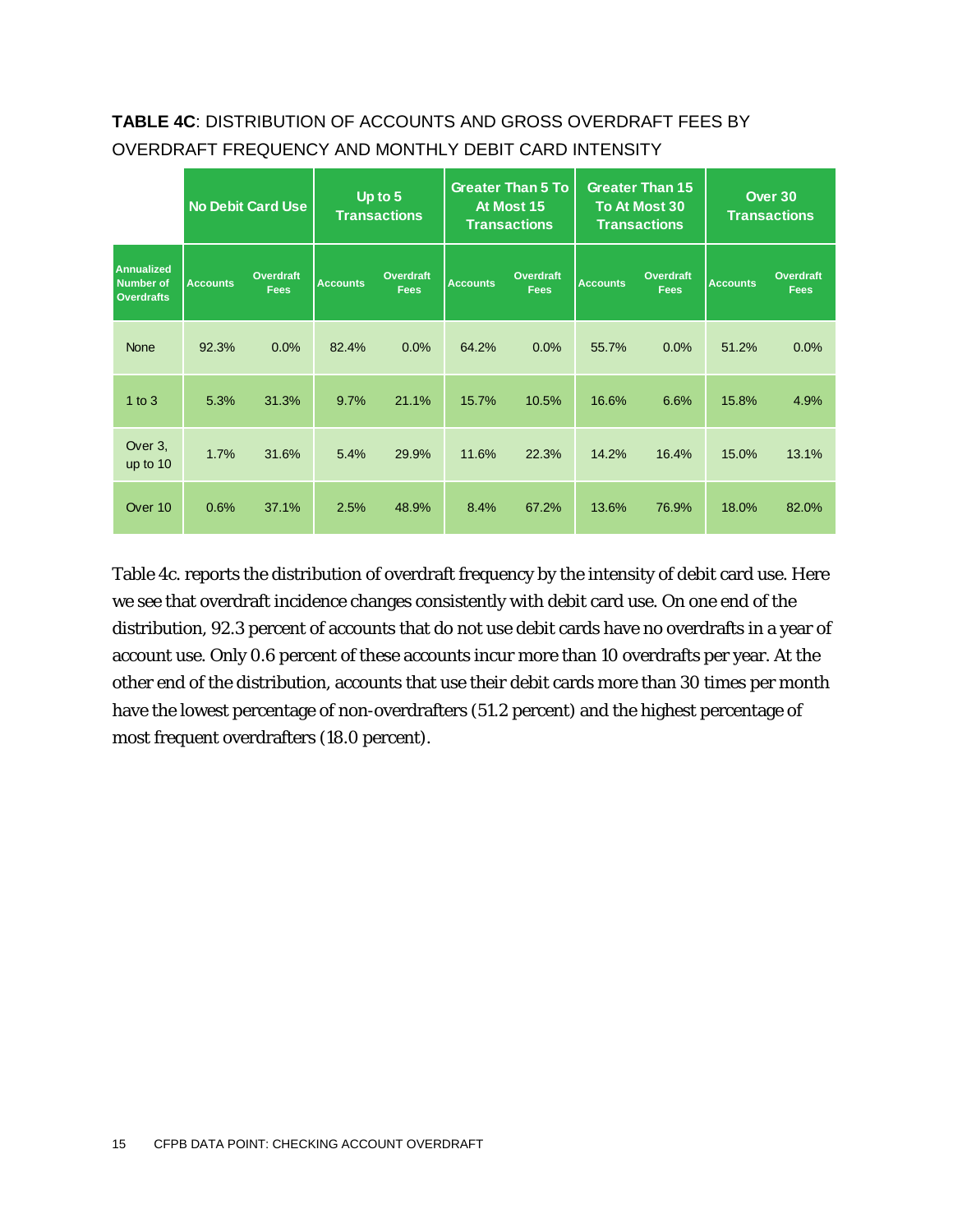# **5.**Overdrafting by Transaction Type

We categorize debit transactions into six transaction types: ACH (including pre-authorized ACH), ATM, Check, Debit Card (point of sale and recurring), Other (such as online transfers), and Teller. Fees, adjustments, and other bank-initiated transactions are not included within these categories. Table 5 shows the number of debit transactions per account per month across these transaction types, both overall and by opt-in status.[14](#page-15-0) By far the most frequent transaction type is Debit Card with 17.4 transactions per account per month. Debit Card use is even more frequent among opted-in accounts at 23.9 transactions per account per month.

<span id="page-15-0"></span><sup>&</sup>lt;sup>14</sup> Gross transactions include transactions that may have been reversed at a later time as well as check and ACH transactions returned for insufficient funds. As noted earlier, these totals do not include declined debit card POS and ATM transactions.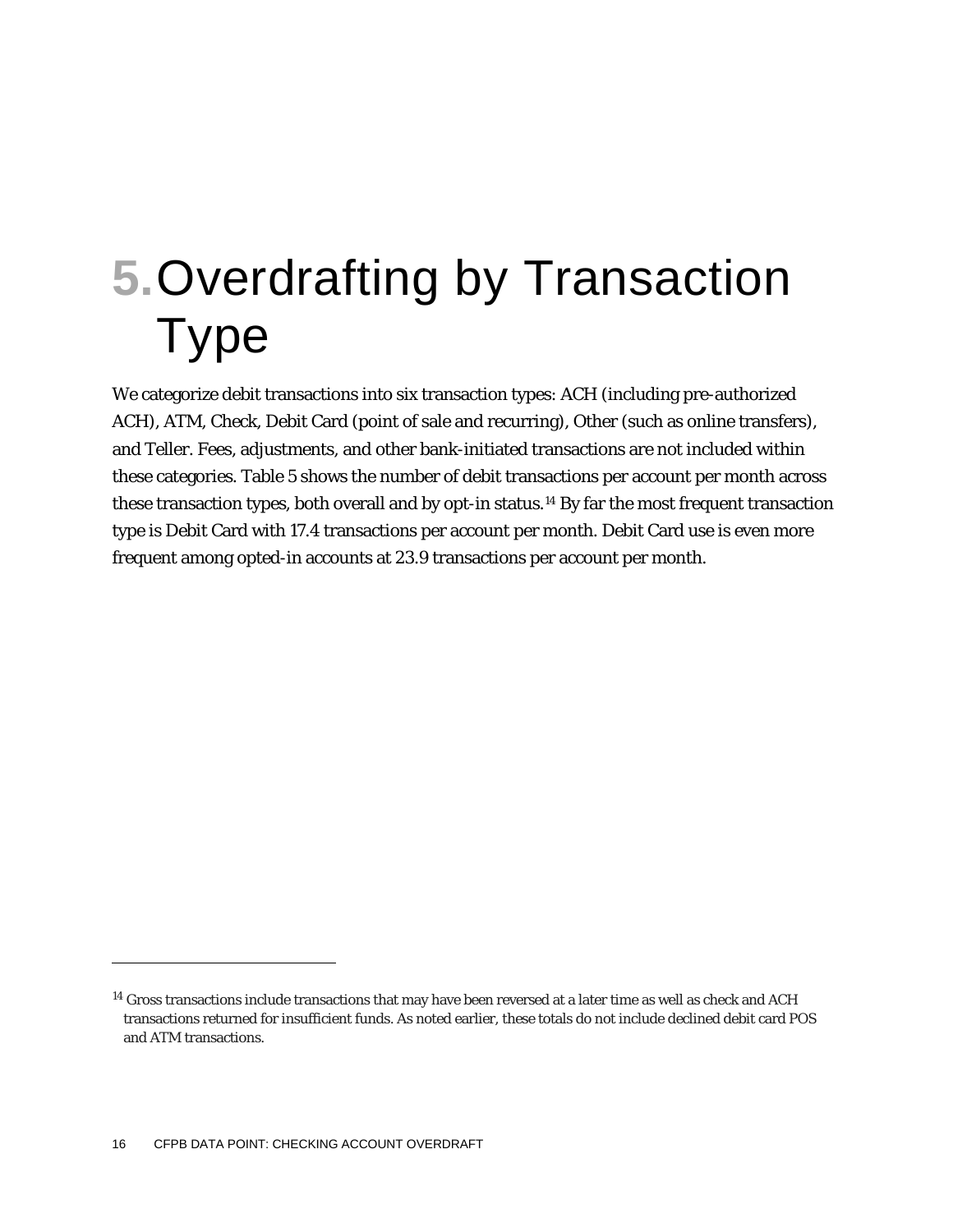| <b>Transaction Type</b> | <b>Overall</b> | <b>Accounts</b><br><b>Opted In</b> | <b>Accounts Not</b><br><b>Opted In</b> |
|-------------------------|----------------|------------------------------------|----------------------------------------|
| <b>ACH</b>              | 3.4            | 4.5                                | 3.3                                    |
| <b>ATM</b>              | 1.8            | 2.2                                | 1.7                                    |
| <b>Check</b>            | 2.9            | 3.0                                | 2.9                                    |
| <b>Debit Card</b>       | 17.4           | 23.9                               | 16.4                                   |
| Other                   | 2.3            | 1.2                                | 2.4                                    |
| <b>Teller</b>           | 0.2            | 0.3                                | 0.2                                    |

#### **TABLE 5**: MONTHLY DEBIT TRANSACTIONS PER ACCOUNT BY TRANSACTION TYPE

÷.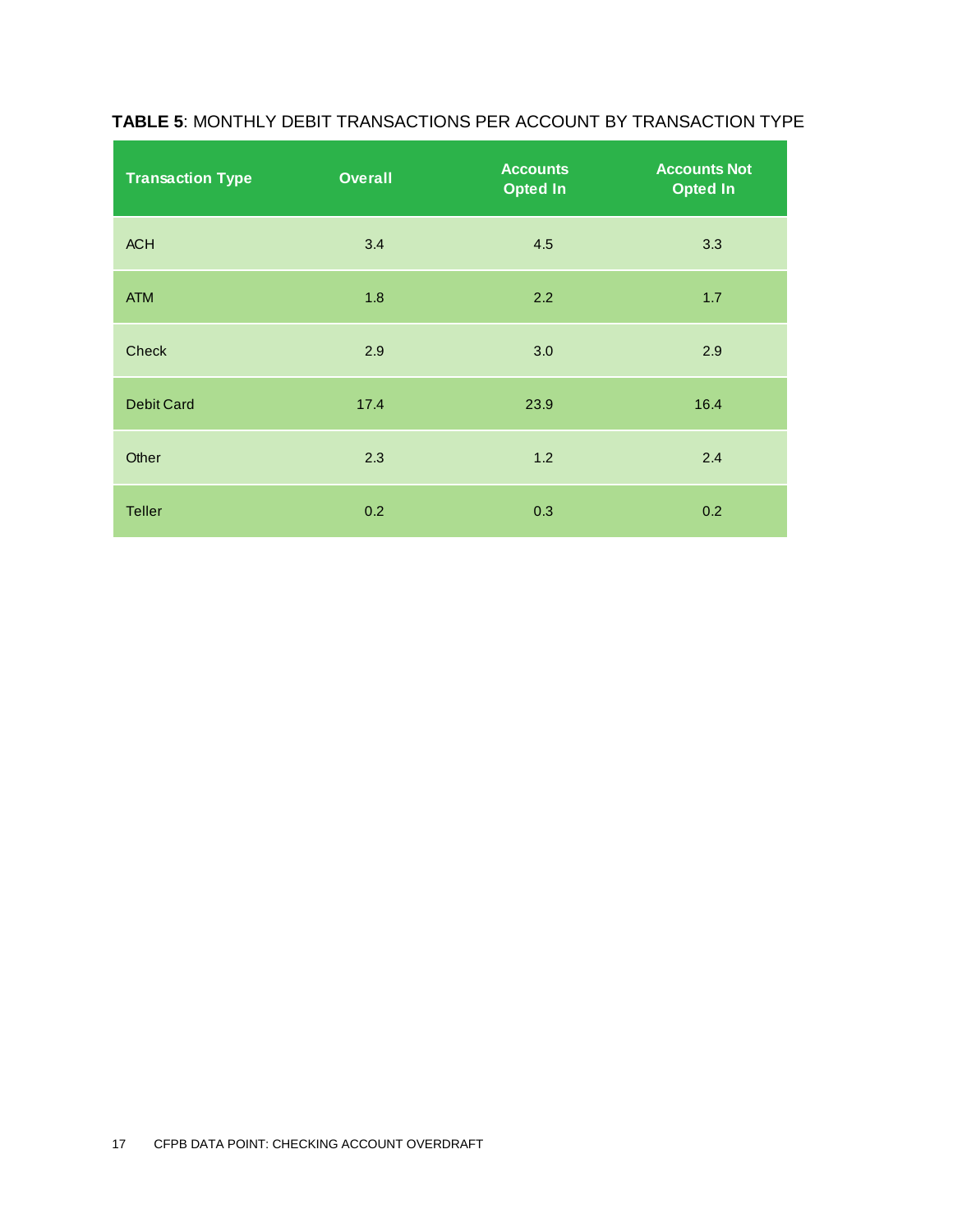### **TABLE 6**: MEDIAN VALUE OF OVERDRAFT TRANSACTIONS CHARGED A FEE BY TRANSACTION TYPE

| <b>Transaction Type</b> | <b>Median Transaction Value</b> |
|-------------------------|---------------------------------|
| <b>ACH</b>              | \$94                            |
| <b>ATM</b>              | \$100                           |
| <b>Check</b>            | \$100                           |
| <b>Debit Card</b>       | \$24                            |
| Other                   | \$76                            |
| <b>Teller</b>           | \$150                           |
| Overall                 | \$50                            |

Table 6 shows the median sizes of transactions that lead to an overdraft with a fee charged by the bank. These figures do not include NSF transactions. We see that the median transaction size of Debit Card overdrafts that result in an overdraft fee is the smallest at \$24, while Teller overdrafts resulting in fees are the largest at \$150. The median transaction size over all overdraft transactions that result in fees is \$50.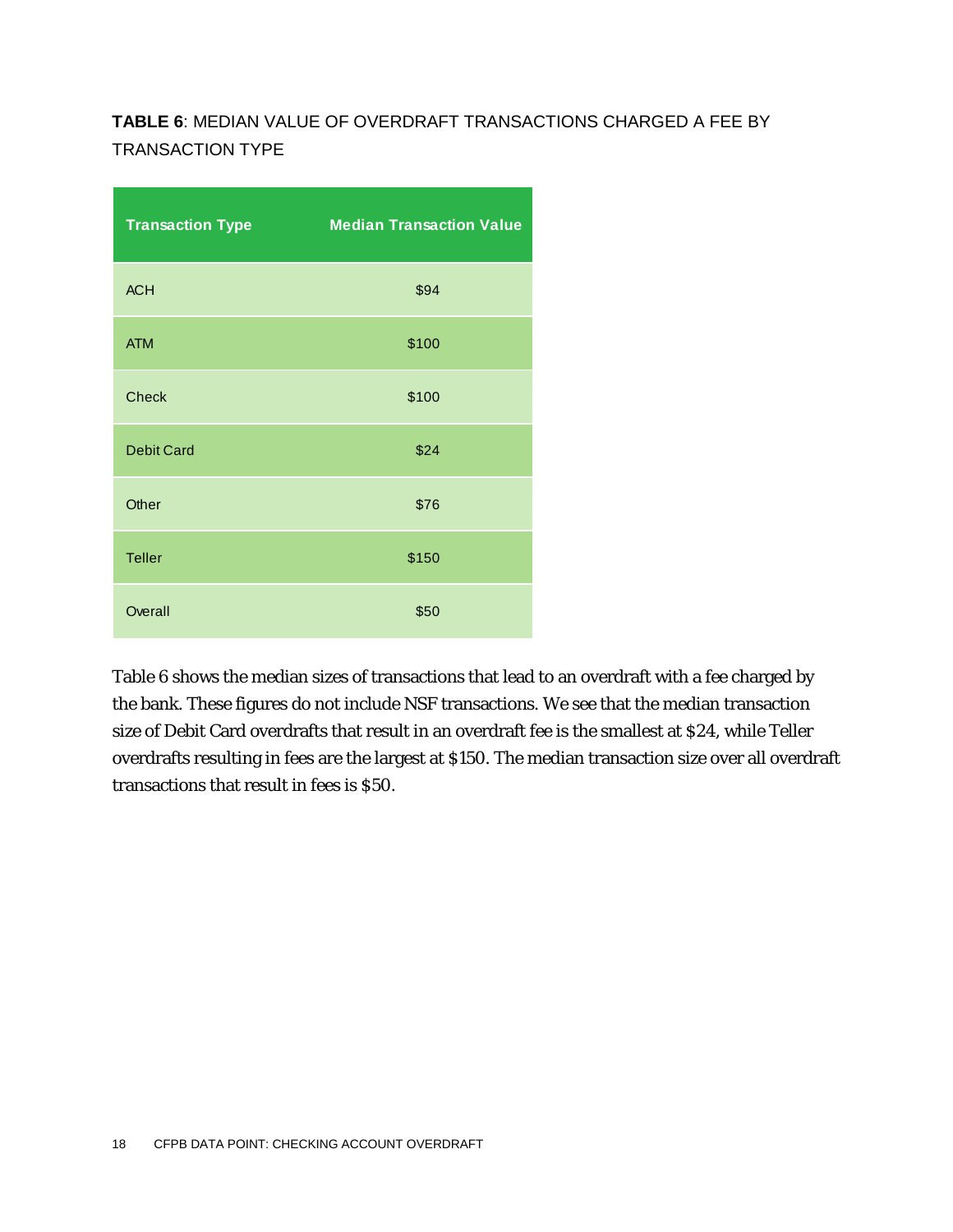### **TABLE 7**: PERCENTAGE OF TOTAL VALUE OF OVERDRAFT TRANSACTIONS NOT COVERED BY ACCOUNTHOLDER FUNDS BY TRANSACTION TYPE

| <b>Transaction Type</b> | <b>Percentage</b> |
|-------------------------|-------------------|
| <b>ACH</b>              | 49.1%             |
| <b>ATM</b>              | 61.8%             |
| <b>Check</b>            | 42.4%             |
| <b>Debit Card</b>       | 61.3%             |
| Other                   | 42.3%             |
| <b>Teller</b>           | 30.9%             |

When an overdraft takes place, the bank covers the portion of the transaction that is not covered by the funds in the account at the time. Table 7 shows the total percentage of funds from all overdrafts that are covered by the study banks rather than covered by funds in the account at the time of the overdraft.<sup>15</sup> It shows a wide range across transaction types; for example, 42.4 percent of the total dollar amount of Check overdraft transactions is not covered by funds in consumers' accounts, while that figure is 61.3 percent for Debit Card transactions. Note that, on average, Debit Card transactions are substantially smaller than Check transactions, so the dollar amount covered by the banks may still be higher for check transactions.

<span id="page-18-0"></span><sup>&</sup>lt;sup>15</sup> These calculations are made using the ledger balance of the account at the time the transactions settles.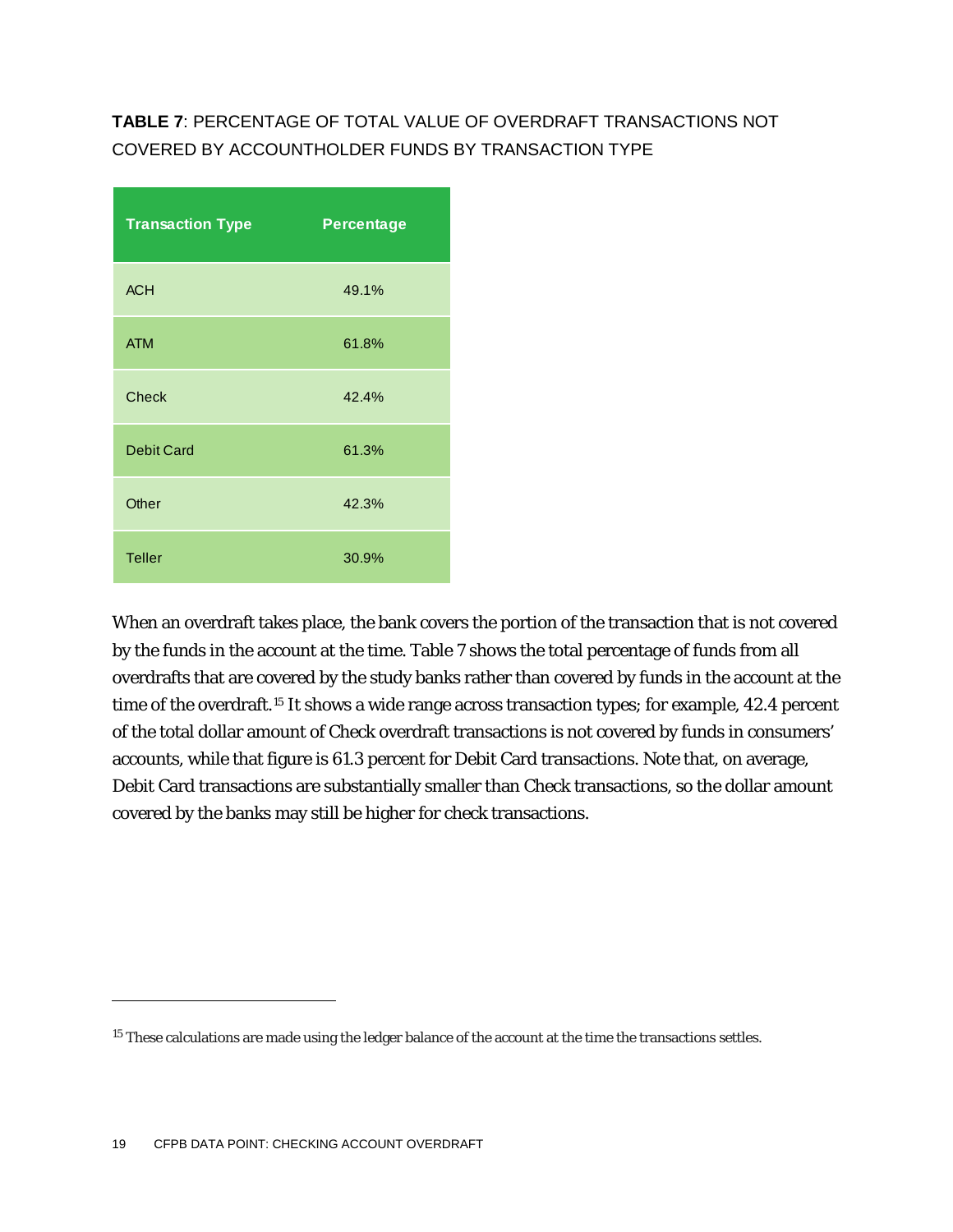#### **TABLE 8**: SHARE OF TRANSACTIONS THAT ARE OVERDRAFT OR NSF BY TRANSACTION TYPE AND OPT-IN STATUS

|                                   | <b>Overall</b>   |            | <b>Accounts Opted In</b> |            | <b>Accounts Not Opted In</b> |            |
|-----------------------------------|------------------|------------|--------------------------|------------|------------------------------|------------|
| <b>Transaction</b><br><b>Type</b> | <b>Overdraft</b> | <b>NSF</b> | <b>Overdraft</b>         | <b>NSF</b> | <b>Overdraft</b>             | <b>NSF</b> |
| <b>ACH</b>                        | 0.94%            | 0.63%      | 1.85%                    | 1.05%      | 0.76%                        | 0.54%      |
| <b>ATM</b>                        | 0.94%            | 0.00%      | 1.64%                    | 0.00%      | 0.81%                        | 0.00%      |
| <b>Check</b>                      | 1.03%            | 0.37%      | 2.56%                    | 0.92%      | 0.82%                        | 0.29%      |
| <b>Debit Card</b>                 | 0.99%            | 0.00%      | 1.65%                    | 0.00%      | 0.85%                        | 0.00%      |
| Other                             | 0.41%            | 0.12%      | 1.30%                    | 0.63%      | 0.35%                        | 0.09%      |
| <b>Teller</b>                     | 0.48%            | 0.00%      | 0.78%                    | 0.00%      | 0.43%                        | 0.00%      |

Table 8 shows the share of transactions that are paid as Overdraft or returned as NSF for the various transaction types, including both transactions that result in fees and transactions that do not result in fees. The share of transactions that are Overdraft transactions is similar for Check, Debit Card, ACH and ATM transactions at around 0.9 – 1.0 percent. The share that are returned as NSF is lower, and the transaction type with the highest NSF likelihood is ACH at 0.63 percent. When breaking out Opted-In and Non-Opted-In accounts, an interesting result emerges: among Opted-In accounts, the probability of overdrafting is significantly higher across *all* transaction types, not just those covered by the Regulation E opt-in requirement (ATM and non-recurring debit card transactions). For example, for ACH transactions, the Overdraft share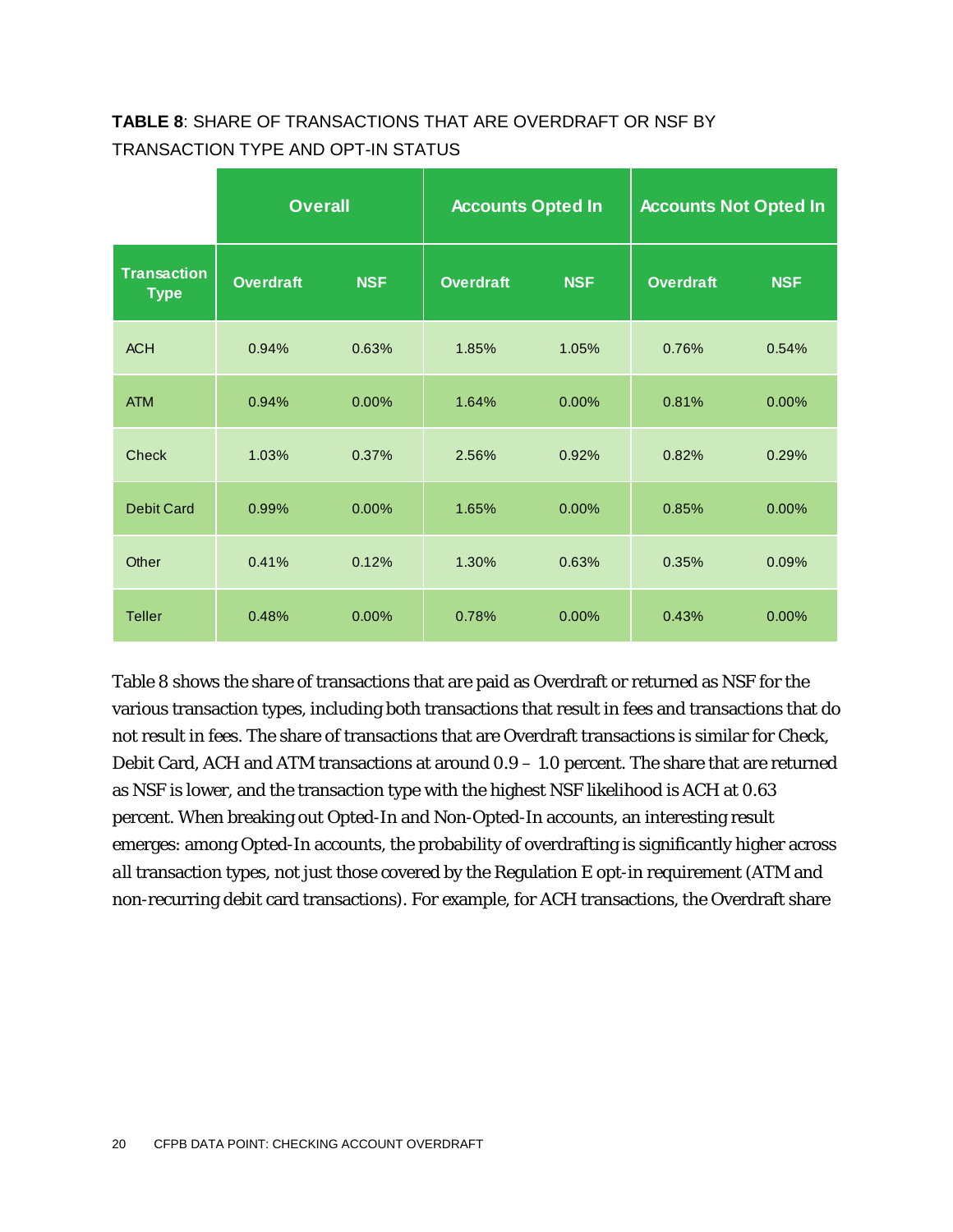for Opted-In accounts is more than double the share for accounts not opted in (1.85% vs. 0.76%) and for Check transactions the share is triple (2.56% vs. 0.82%).<sup>[16](#page-20-0)</sup>

| <b>TABLE 9:</b> AVERAGE MONTHLY NUMBER OF OVERDRAFT AND NSF TRANSACTIONS |
|--------------------------------------------------------------------------|
| PER ACCOUNT BY FEE STATUS                                                |

| <b>Fee Status</b>      | <b>Overall</b> | <b>Accounts</b><br><b>Opted In</b> | <b>Accounts Not</b><br><b>Opted In</b> |
|------------------------|----------------|------------------------------------|----------------------------------------|
| <b>NSF with Fee</b>    | 0.036          | 0.074                              | 0.030                                  |
| <b>NSF without Fee</b> | 0.004          | 0.007                              | 0.004                                  |
| Overdraft with Fee     | 0.135          | 0.516                              | 0.072                                  |
| Overdraft without Fee  | 0.138          | 0.082                              | 0.147                                  |

Finally, Table 9 shows the number of Overdraft or NSF transactions per account per month, categorized by whether they were paid (leading to an Overdraft) or rejected (leading to an NSF) and whether or not the transaction incurred a fee. Again, these statistics are shown both overall and by opt-in status. Opted-in customers have seven times as many overdraft transactions with a fee (0.516 per month) as customers who are not opted in (0.072 per month). They also have more NSF transactions with fees, but this difference is smaller (0.074 per month versus 0.030 per month). As previously noted, these calculations do not include ATM or debit card transactions that were declined at the point of sale.

<span id="page-20-0"></span><sup>&</sup>lt;sup>16</sup> Although the Regulation E opt-in requirement covers only non-recurring debit card transactions and our classification of Debit Card transactions includes recurring transactions, non-recurring transactions that are covered by Regulation E make up the vast majority of all Debit Card transactions.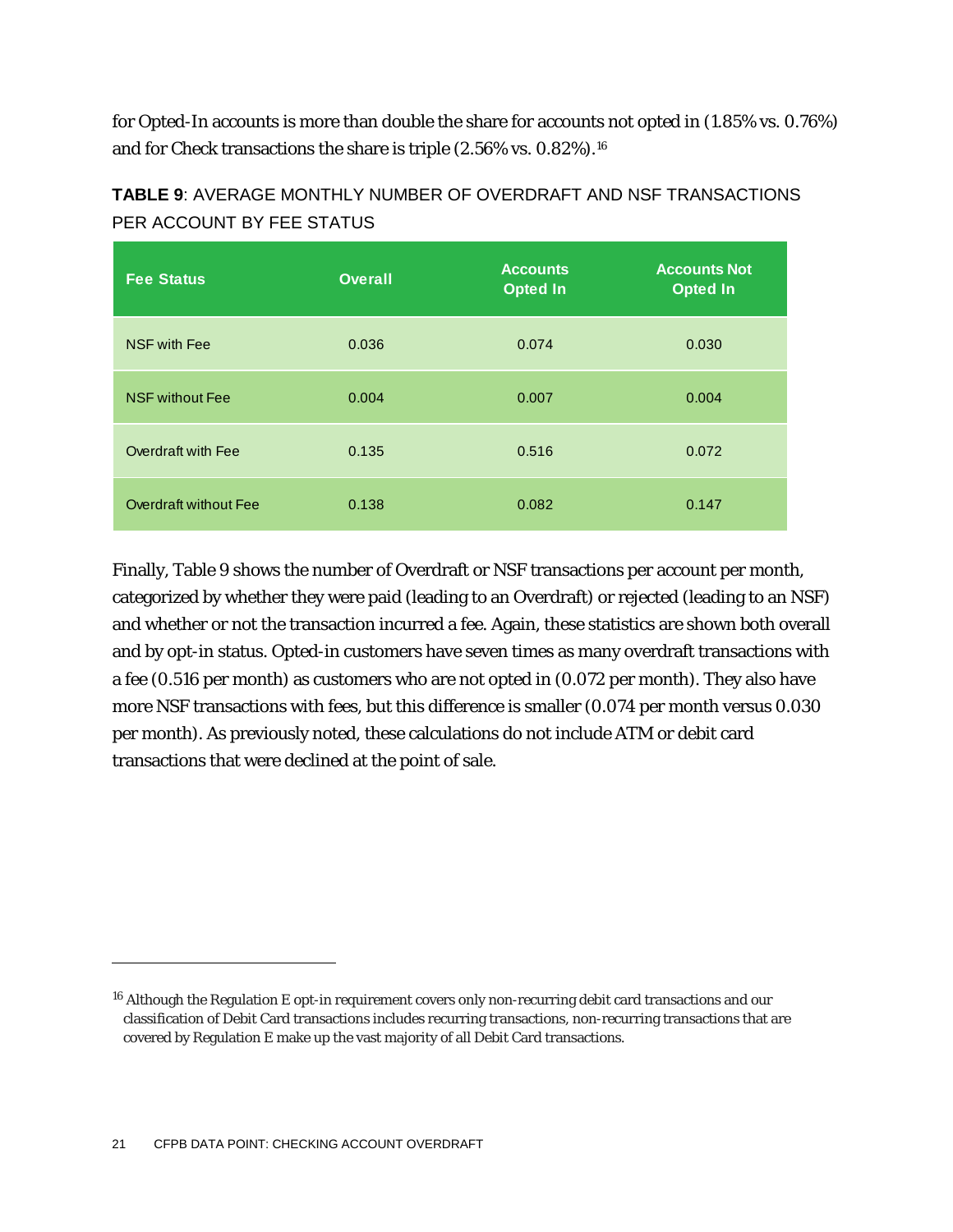# **6.**Negative Balance Episodes

A negative balance episode is the sequence of days following an initial overdraft during which an account holder's balance remains negative. A negative balance episode commences on the business day when a bank posts the transaction that results in a negative account balance. It ends on the business day the bank posts the transaction that brings the account balance positive. Between the starting transaction and the ending transaction there may or may not be additional overdraft or NSF transactions. Figure 1 shows the distribution of negative balance episodes that began on a day when an overdraft transaction was posted to the account.[17](#page-21-0) We see that most negative balance episodes are very short. In 29 percent of cases, the account holder returns the account balance positive the calendar day after the account goes negative. More than half of all episodes last three days or fewer, and 76.1 percent last a week or less. A small number of episodes last much longer: 2.8 percent of episodes last 45 days or more and some of these result in an account closure and negative balance charge-off.

<span id="page-21-0"></span> $17$  These calculations are made using the accounts' ledger balances. We exclude a small number of situations in which the ledger balance was not negative at the end of the day on which the overdraft transaction posted, which could arise if the transaction was identified as an overdraft at the time it was authorized but funds were deposited into the account prior to the end of the day on which the transaction settled.